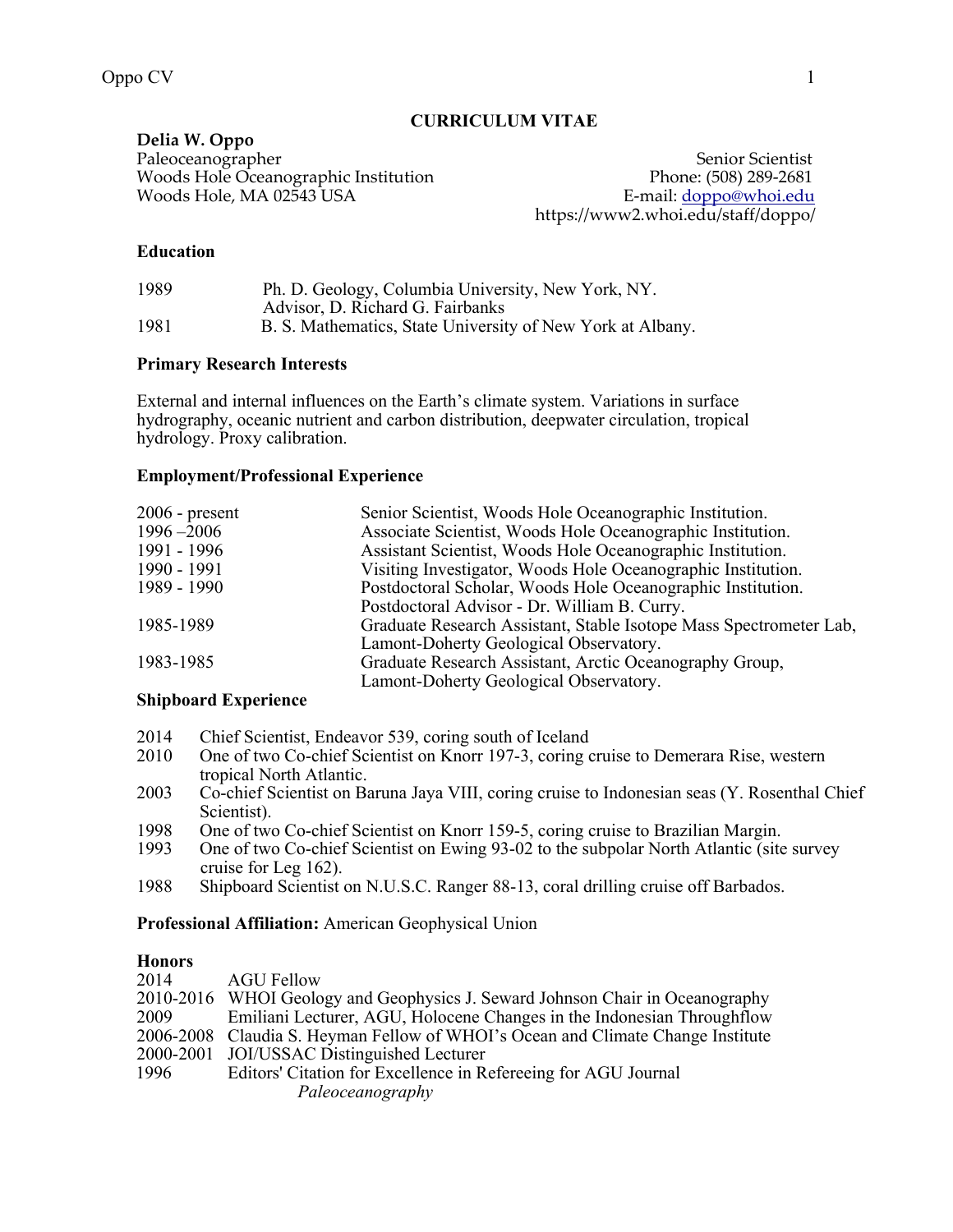### **Professional Activities**

Organizing Committee, 2016 U.S. AMOC-Paleo Workshop, 2015 PAGES Ocean2k Data Synthesis Phase co-leader, 2013-2014 Organizing Committee, 11<sup>th</sup> International Conference on Paleoceanography, 2013 Chair, Editor Search Committee for AGU journal *Paleoceanography*, 2009. NSF proposal review panelist: Marine Geology and Geophysics, 2008. Associate Editor, *Paleoceanograpy*, 2000-2004. Member, AGU Committee on Paleoceanography and Paleoclimatology, 2000 - 2002. Member, AGU Executive Committee, Focus Group on Paleoceanography and Paleoclimatology (2003 - 2006). Member, Interim Planning Committee, interim ODP 2000-2003. Proponent, ODP Leg 162. Member, JOIDES ODP-Detailed Planning Group for Leg 162, 1993. Member, JOIDES ODP-Detailed Planning Group for Leg 172, 1996. Member, JOIDES Ocean History Panel, ODP, 1994 - 1996. Participant, JOIDES-sponsored Conference for Multi-Platform Exploration, 1999. Member, organizing committee: 7<sup>th</sup> International Conference on Paleoceanography, 2001. Member, AGU Direction and Review Committee for the journal *Paleoceanography*, 1997. Editorial Board: *Geology* 1999-2001. NSF proposal review panelist: Marine Geology and Geophysics, 1999. Member, AGU Committee on Paleoceanography, 1994 - 1996. NSF proposal review panelist: Minority Research Centers of Excellence, 1993. NOAA proposal review panelist - Paleoclimatology Program, 1994. Fall AGU, 1996: Co-convener Union session: North Atlantic Variability and Global Climate. Spring AGU, 1997; Fall AGU, 1998: Co-convened Paleoceanography & Paleoclimatology sessions.

#### **Education Activities**

MIT/WHOI Joint Program Activities:

| Geology & Geophysics Dept. Sept 2010-present                  |
|---------------------------------------------------------------|
| Joint Committee for Marine Geology and Geophysics (1999-2002) |
| Rosemarie Came (Ph. D. 2005)                                  |
| Kristina Dahl (Ph. D. 2005)                                   |
| Fern Gibbons (Ph. D. 2011)                                    |
| Thomas Marchitto (Ph. D. 1999)                                |
| Matthew Makou (Ph. D. 2006)                                   |
| Casey Saenger (Ph. D. 2009)                                   |
| Alice Alpert (Ph. D. 2016)                                    |
| Yair Rosenthal (Ph.D. 1994)<br>Ph. D. Thesis Committee:       |
| Robert Ackert (Ph. D. 2000)                                   |
| Jon Woodruff (Ph. D. 2008)                                    |
| Philip Lane (Ph. D. 2011)                                     |
| Camillo Ponton (Ph. D. 2012)                                  |
| Michael Toomey (Ph. D. 2013)                                  |
| Meagan Gonneea (Ph. D. 2013)                                  |
| Andrea Dubin (Ph. D. 2015)                                    |
| Ning Zhao (Ph. D. 2017)                                       |
| Christopher Kinsley (Ph. D. expected 2017).                   |
| David Lund (Ph. D. 2005)                                      |
| Elizabeth Drenkard (Ph. D. 2014)                              |
| Michael Horowitz (M.S. 1998)                                  |
| Rosemarie Came (Ph. D. 2005)                                  |
|                                                               |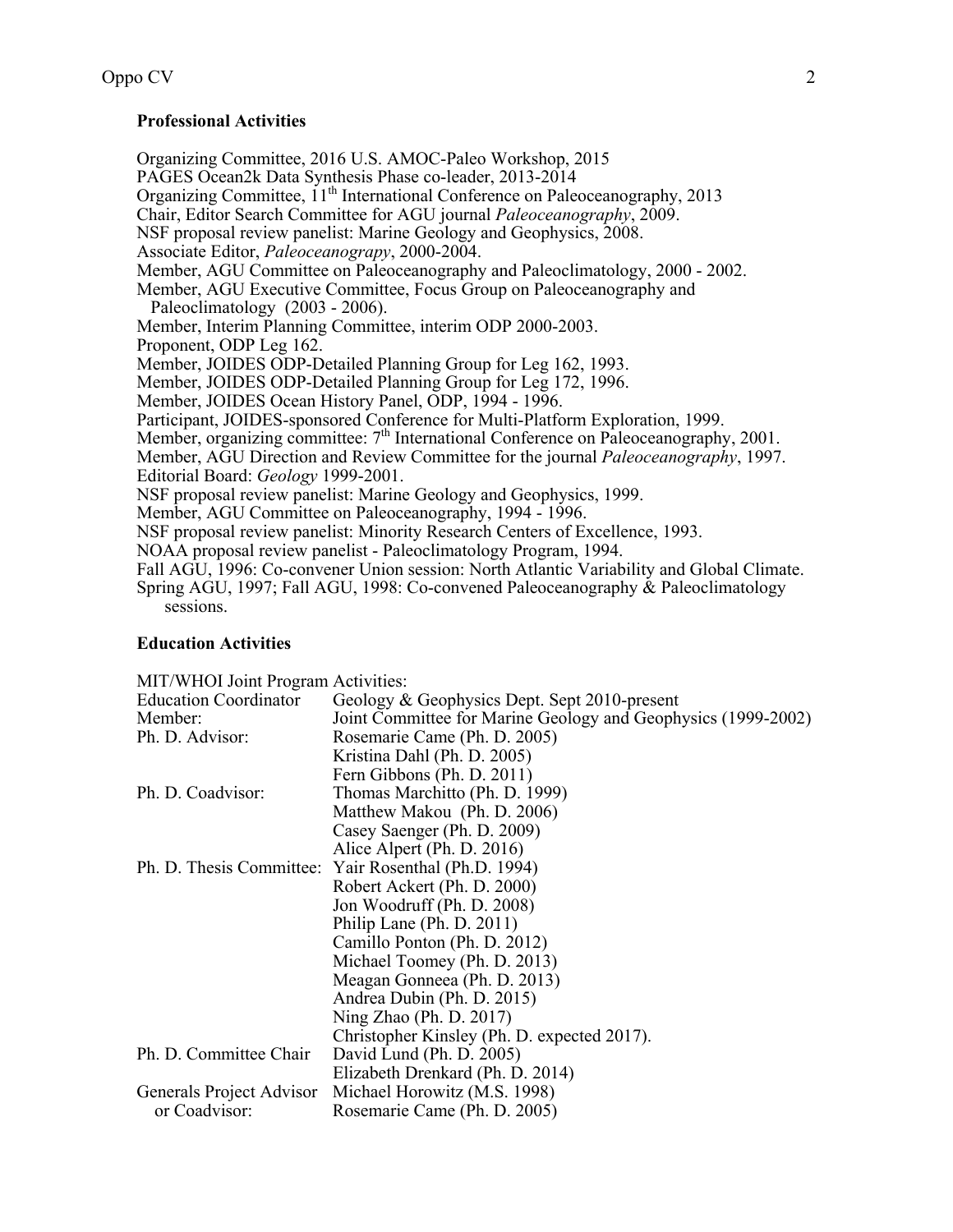|                              | Mea Cook (Ph. D. 2006)                                                                 |
|------------------------------|----------------------------------------------------------------------------------------|
|                              | Matthew Makou (Ph. D. 2006)                                                            |
|                              | Casey Saenger (Ph. D. 2009)                                                            |
|                              | James Saenz (Ph. D. 2010)                                                              |
|                              | Fern Gibbons (Ph. D. 2011)                                                             |
|                              | Sara Bosshart (M.S 2012)                                                               |
|                              | Andrea Dubin (Ph., D. 2015)                                                            |
|                              | Alice Alpert (Ph. D. 2016)                                                             |
|                              | Generals Exam Committee: Sharon Hoffman (Ph. D. 2008), Phil Lane (Ph. D. 2011) Camillo |
|                              | Ponton (Ph. D. 2012), Andrea Burke (Ph. D. 2011) Michael                               |
|                              | Toomey (Ph. D. 2013) Elizabeth Drenkard (Ph. D. 2014), Ning                            |
|                              | Zhao (Ph.D. 2017), Hannah Barkley (Ph. D. 2016) Thomas De                              |
|                              | Carlo (Ph. D. 2016) Christopher Kinsley (Ph. D. expected                               |
|                              | 2017). Adam Sarafian (Ph. D. Expected 2017) Nat Wilson (Ph.                            |
|                              | D. Expected 2017). Christine Chen (Ph. D. Expected 2018),                              |
|                              | Matthew Osman (Ph. D. Expected 2019). Katie Castagno ((Ph.                             |
|                              | D. Expected 2019).                                                                     |
| Thesis Proposal Chair:       | J. Woodruff (Ph. D. 2008), E. Drenkard (Ph. D. 2014), N. Zhao                          |
|                              | (Ph. D. 2017). Christopher Kinsley (Ph. D. Expected 2017)                              |
|                              | Christine Chen (Ph. D. Expected 2018)                                                  |
| Co-teaching:                 | Topics In Paleoceanography (Seminar):                                                  |
|                              | Millennial Scale Climate Change (1994, 1999)                                           |
|                              | Milankovitch Revisited (2000)                                                          |
|                              | Assorted Topics (Spring, 2002)                                                         |
|                              | Tropical Climate Change (Fall, 2002, 2005)                                             |
|                              | Subsurface Ocean Circulation (Fall, 2003, 2012)                                        |
|                              | Deglacial Climate Change (Fall, 2004)                                                  |
|                              | Past Changes in Atmospheric CO2 (Fall, 2007)                                           |
|                              | Indian Ocean Paleoclimate (Fall, 2008)                                                 |
|                              | Ice Ages (Fall $2009$ )                                                                |
|                              | The Anthropogene Hypothesis (Fall 2010)                                                |
|                              | The Cenozoic Ocean (Fall 2012)                                                         |
|                              | Deglacial Atmospheric CO2 Change (Fall 2014)                                           |
|                              | Monsoons: Past, Present, Future (Fall, 2015)                                           |
|                              | Temperature records of the last Millennium (Fall 2016)                                 |
| <b>Postdoctoral Mentees:</b> | Jerry McManus, 1997; Brenda Hall, 1999; Sarah Das, 2002;                               |
|                              | William Thompson, 2004; Youbin Sun, 2004; Anders Carlson,                              |
|                              | 2006; Kuo-Fang Huang, 2010-2013; David Thornalley, 2011-                               |
|                              | 2013; Nathalie Dubois, 2012-2013; Jennifer Arbuszewski                                 |
|                              | 2011-2015, Jake N. Howe, 2016.                                                         |
| <b>WHOI Summer Fellows:</b>  | Michael Horowitz, 1994, Laurie Deiner, 1995, Matthew                                   |
|                              | Makowski, 1997, Jessica Kelleher, 1998, James Saenz, 2003.                             |
|                              | Sara Sanchez, 2010, Sebastian Vivancous (2012). Yuxin Zhou                             |
|                              | (2015), Sarah McGrath (2016), Nicholas Lavoie (2016).                                  |
| <b>Guest Students:</b>       | Karen Costa, UFRGS, Brazil (1998-1999)                                                 |
|                              | Felipe Toledo, UFRGS, Brazil (1998-1999)                                               |
|                              | Allison Jacobel, Macalester U. (2009)                                                  |
|                              | Nil Irvali, U. Bergren (2010)                                                          |
|                              | Leaf Elliot, Williams College (2012)                                                   |
|                              | Andrew Gorin, Middlebury College (2013)                                                |
|                              | Maya Gilchrist (2016)                                                                  |
|                              |                                                                                        |

*Non-WHOI Education Activities:*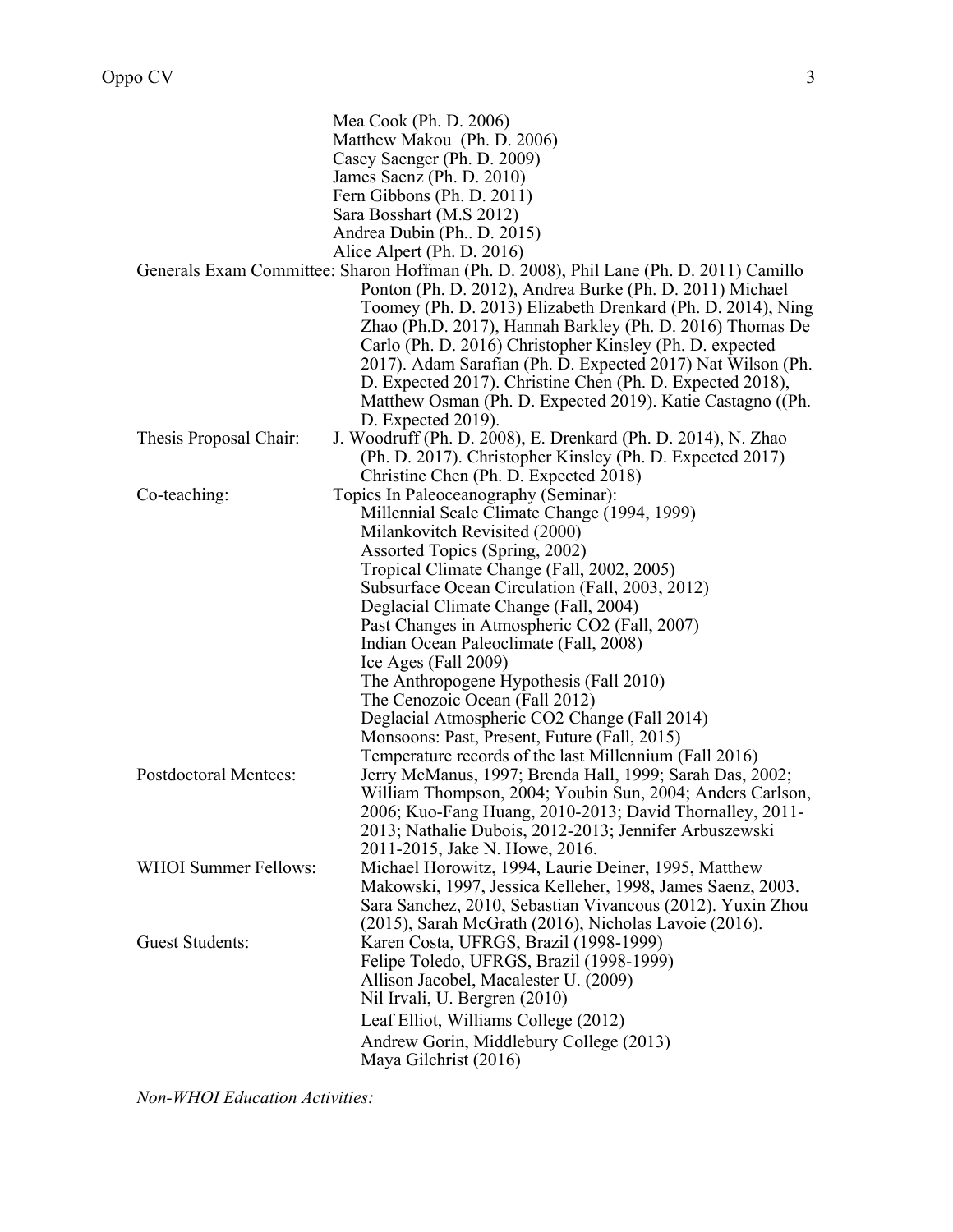|                        | Undergraduate Thesis Reader: Intan Nurhati, Wesleyan University (2005)    |
|------------------------|---------------------------------------------------------------------------|
| Ph.D Thesis committee: | Stefanie Dannenmann, SUNY Albany (Ph. D., 2001).                          |
| Outside Ph. D. Reader: | Randye Ruttberg (Columbia University, February 2000).                     |
|                        | William D'Andrea (Brown University, September, 2008).                     |
|                        | Jessica Tierney (Brown University, April, 2010)                           |
|                        | Nathalie Dubois (Dalhousie University, June, 2010)                        |
| M.S. Thesis committee: | Tara Ingalsbe (Florida Gulf Coast U.; M. S. 2015).                        |
| K-12 Activities:       | Project SepTeMber: The Falmouth Kids Global Climate                       |
|                        | Change Institute.                                                         |
|                        | Informal gatherings with 5 <sup>th</sup> -8 <sup>th</sup> grade teachers. |
|                        | Interviewed by classrooms (topic global climate change)                   |
|                        | Falmouth Area High School Summer Climate                                  |
|                        | InternshipProgram (Designed and co-lead a 1-week internship               |
|                        | program for area High School students) (2009, 2010, 2012,                 |
|                        | 2013, 2014).                                                              |
|                        | Mentored area H.S. Science Fair projects; Helped design and               |
|                        | provided samples for others (2010-2013)                                   |

**Invited Professional Talks** (not including AGU and Workshops)

Brown University: Paleoceanography Seminar, 1990. University of Rhode Island, Department Colloquium: 1993. Sediment waves and sediment drifts: monitors of global change in deep water circulation, Kiel Germany, 1993. NOAA Abrupt Change Workshop, LDEO, 1994. MIT, Chemical Oceanography Seminar: 1994. NSF-sponsored workshop, Atlantic Inter-hemispheric Transport, LDEO, 1995. University of Rhode Island, Department Colloquium: 1996. MIT, Chemical Oceanography Seminar: 1996. Petrobras, Brazil, Special Seminar, 1997. Brown University: Department Colloquium, 1998. Friends of Termination II, LDEO, 1998. Marine Isotope Stage 11, San Francisco, 1998. University of Southern California, Department Colloquium, 1999. State University of New York at Albany/RPI Joint Seminar Series, 1999. Middlebury College, 2000. University of Pennsylvania, 2000. University South Florida, 2001. University of Southern Connecticut, 2001. MIT, Chemical Oceanography Seminar: 2002. Rice University, 2004. Brown University: Earth System History Seminar, 2004. Lamont-Doherty Earth Observatory, Friday Colloquium, 2005. Harvard University, Climate Tea Series, 2005. Bremen University, MARUM, 2007. Brown University: Department Colloquium, 2009. MIT PAOC Retreat, Invited Speaker, 2011. Institute of Earth Environment, Chinese Academy of Sciences Xi'an, China Sept. 2012 University of Science and Technology of China, Hefei, China Sept. 2012 Bremen University, MARUM, 2015. MIT, 2015.

#### **Workshops Attended**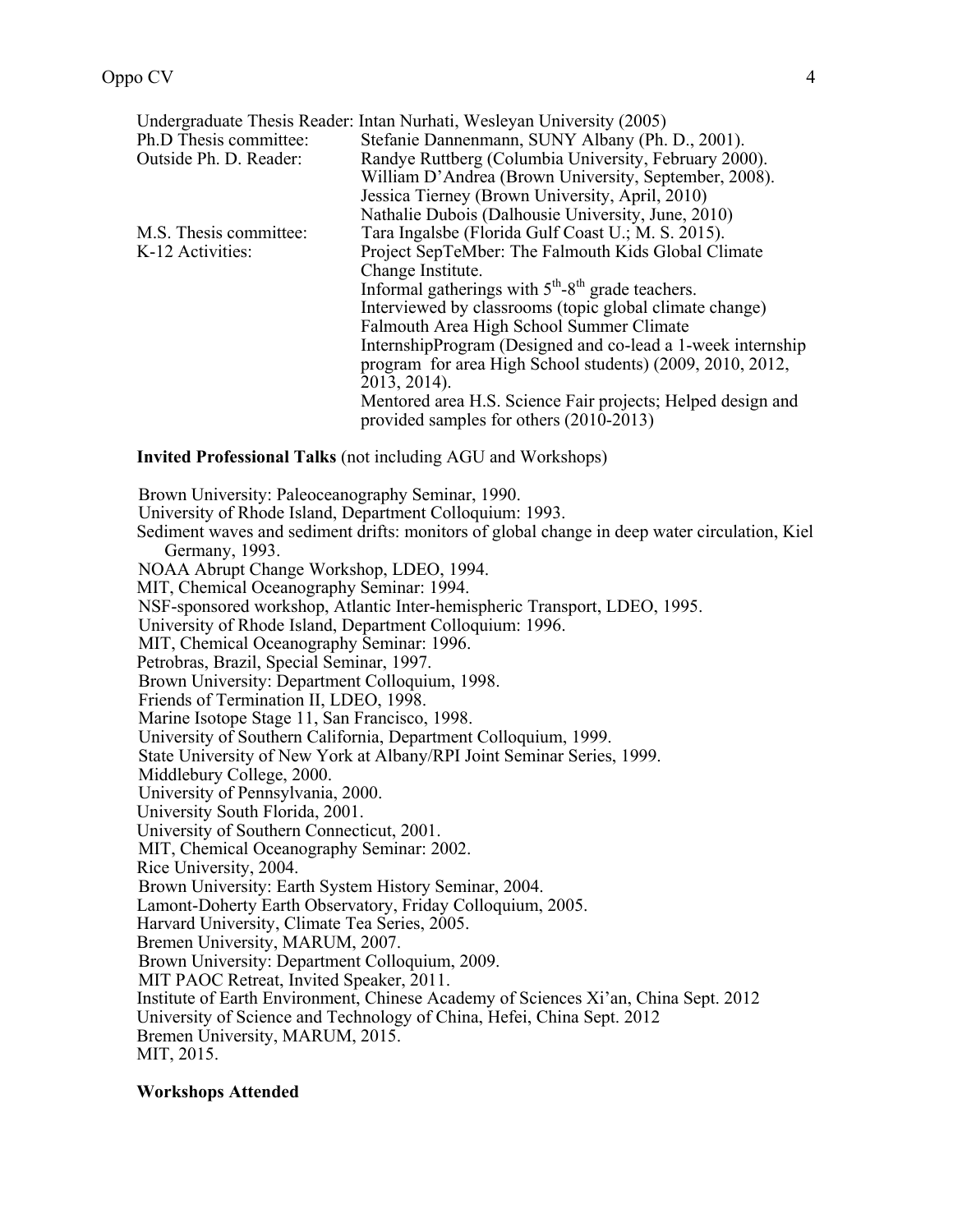NSF-ESH sponsored Workshop, tropical climate change, Arlington VA (July, 2002). NSF-ESH sponsored Workshop, abrupt climate change, WHOI, MA (October, 2003). NSF-ESH sponsored Workshop, Holocene climate change, Washington DC (May 2005). PAGES-IMAGES sponsored workshop, Indonesian Throughflow, Kiel, Germany, July 2006.

ESF sponsored workshop, The Ocean's Role in Abrupt Climate Change, Obergurgl, Austria, (May, 2007).

The Lake Towuti Drilling Program (LTDP) Workshop, Brown Univ., Inv. Speaker (Jan 2011). SynTraCE-21 Workshop, Brown U. Invited Speaker, (Nov. 2012).

Conference on Isotopes, Bern Switzerland, Keynote Speaker (Aug, 2013)

2013 USA/UK AMOC Conference, Baltimore MD, Invited Speaker (July, 2013)

#### **WHOI Committees**

Joint Program Student Admissions Committee, 1994. Linda Morse-Porteous Selection Committee, 1997. Chair, Search Committee for G&G Johnson Chair, 1999. Review Committee, Mellon Independent Study Awards, 1999. Stommel Medal Selection Committee, 2000. Chair, Selection Committee: Mary Sears Award, 2002. Ocean and Climate Change Institute Advisory Committee; 2001-2003. G&G Chair Search Committee, 2004. Postdoctoral Selection Committee, 2004-2006. Postdoctoral Mentoring Committee, 2002-2006 (Chair 2004-2006). Chair, Internal Ad-hoc Promotion Committee, Lisan Yu, 2003. Chair, Search Committee for NOSAMS Director, 2004. Internal Ad-hoc Promotion Committee, Olivier Marchal, 2005. Ad-Hoc Mentoring Committees: Karen Bice, Sarah Das, Bill Thompson, Anne Cohen, Jeff Donnelly, Weifu Guo, Sune Nielsen, Jessica Tierney WHOI Retirement Benefits Task Force, 2005-2009 Ocean and Climate Change Institute Proposal Review Committee, 2005, 2007, 2008. Chair, G&G Chair Search Committee, 2008. Staff Committee, 2008 - 2009 Chair, G&G Hiring Search Committee, 2009. Curriculum Committee, 2010. Post-Doc Mentoring Committee (2011-present) VP-Dean Pre-search committee (2016)

**102 Peer-reviewed publications** Student and post-doctoral coauthors in *italics*.

- 1. Lund, S., Oppo, D. W., & Curry, W. (2017). Late Quaternary paleomagnetic secular variation recorded in deep-sea sediments from the Demerara Rise, equatorial west Atlantic Ocean. Physics of the Earth and Planetary Interiors, 272, 17-26. doi:10.1016/j.pepi.2017.04.010.
- 2. Gu, S., Liu, Z., Zhang, J., Rempfer, J., Joos, F. & Oppo, D. W. (2017). Coherent response of Antarctic Intermediate Water and Atlantic Meridional Overturning Circulation during the last deglaciation: reconciling contrasting neodymium isotope reconstructions from the tropical Atlantic. Paleoceanography, 32, doi:10.1002/2017PA003092.
- 3. Zhang, J., Liu, Z., Brady, E. C., Oppo, D. W., Clark, P. U., Jahn, A., Marcott, S. A., & Lindsay, K. (2017) Asynchronous warming and  $\delta^{18}$ O evolution of deep Atlantic water masses during the last deglaciation. PNAS, doi: 10.1073/pnas.1704512114 .
- 4. Schmittner, A., H. C. Bostock, O.Cartapanis, W. B. Curry, H. L. Filipsson, E. D. Galbraith, J. Gottschalk, J. C. Herguera, B. Hoogakker, S. L. Jaccard, L. E. Lisiecki, D.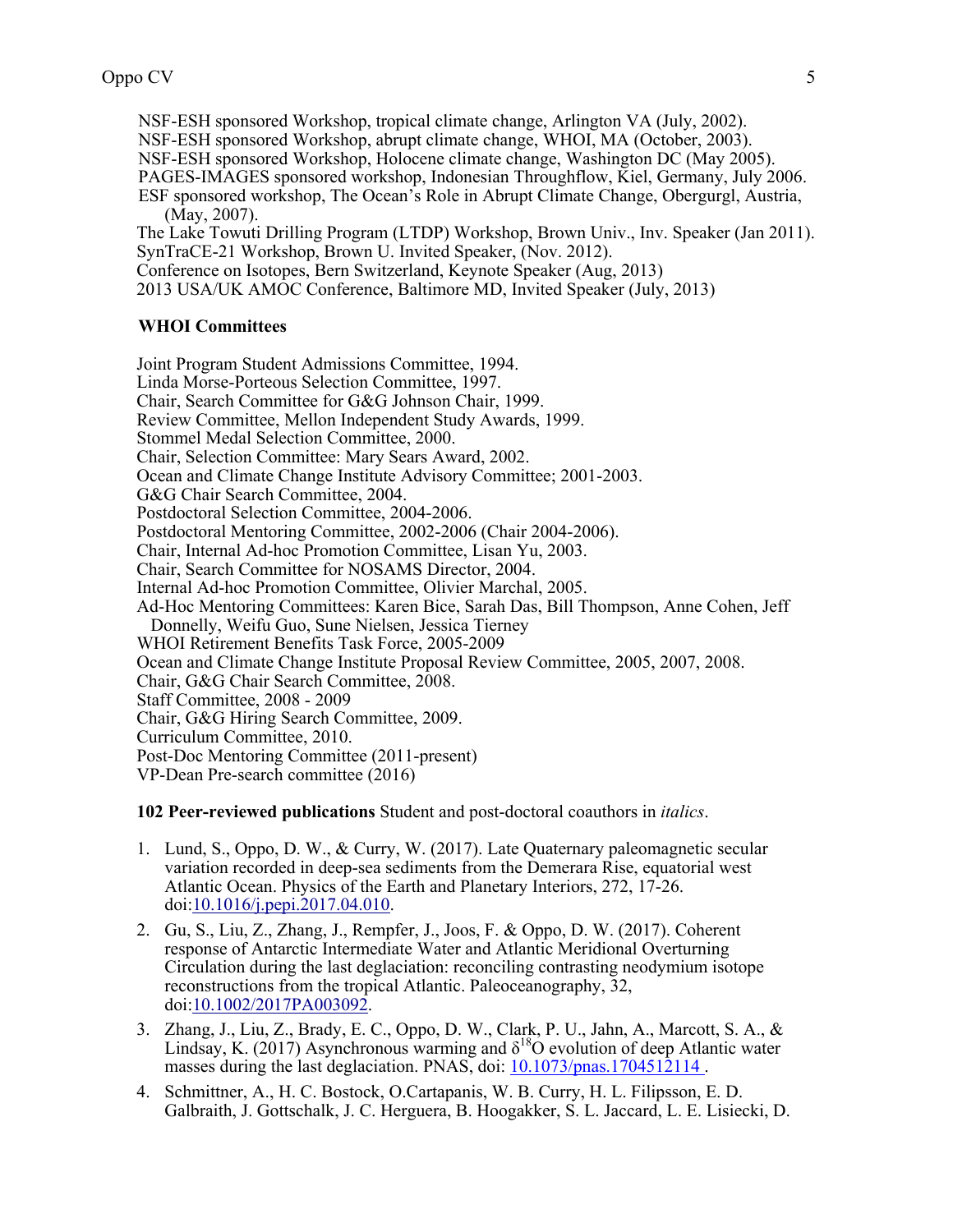C. Lund, G. Martínez-Méndez, J. Lynch-Stieglitz, A. Mackensen, E. Michel, A. C. Mix, D. W. Oppo, C. D. Peterson, J. Repschläger, E. L. Sikes, H. J. Spero and C. Waelbroeck  $(2017)$  Calibration of the carbon isotope composition  $(\delta^{13}C)$  of benthic foraminifera, Paleoceanography, 32, 512–530, doi:10.1002/2016PA003072.

- 5. Howe, J. N. W., A. M. Piotrowski, D. W. Oppo, K. F. Huang, S. Mulitza, C. M. Chiessi, J Blusztajn, Antarctic Intermediate circulation in the South Atlantic over the past 25,000 years, Paleoceanography 30, doi:10.1002/2016PA002975.
- *6. Alpert, A. E*.*,* A. L. Cohen*,* D. W. Oppo, *T. M. DeCarlo,* J. M. Gove*,* and C. W. Young (*2*016*),* Comparison of equatorial Pacific sea surface variability and trends with Sr/Ca records from multiple corals*. Paleoceanography,* 30*, doi:* 10.1002/2015PA002897*.*
- *7.* Oppo, D. W., W. B. Curry, and J. F. McManus (2015), What do benthic  $\delta^{13}$ C and  $\delta^{18}$ O data tell us about Atlantic circulation during Heinrich Stadial 1?*,* Paleoceanography*,*  30*, doi:*10.1002/2014PA002667.
- 8. McGregor, H. V., M.N. Evans, H. Goosse, G. Leduc, B. Martrat, J.A. Addison, P.G. Mortyn, D.W. Oppo, M.-S. Seidenkrantz, M.-A. Sicre, S.J. Phipps, K. Selvaraj, K. Thirumalai, H.L. Filipsson, and V. Ersek (2015) Robust global ocean cooling trend for the pre-industrial Common Era, Nat. Geoscience DOI: 10.1038/NGEO2510.
- 9. Mokeddem, Z., J. F. McManus, D. W. Oppo, Oceanographic dynamics and the end of the last interglacial in the subpolar North Atlantic, *PNAS* 111 (31) 11263-11268, 2014.
- 10. *Dubois, N*., D. W. Oppo, V. V. Galy, M. Mohtadi, S. van der Kaars, J E. Tierney, Y. Rosenthal, T. I. Eglinton, A. Lückge, B. K. Linsley, Indonesian vegetation response to changes in rainfall seasonality over the past 25,000 years, Nature Geoscience, DOI: 10.1038/NGEO2182, 2014.
- 11. *Gibbons, F.T*., Oppo, D.W., Mohtadi, M., Rosenthal, Y., Cheng, J., Liu, Z., Linsley, B.K., Deglacial  $\delta^{18}$ O and hydrologic variability in the tropical Pacific and Indian Oceans. Earth Planet. Sci. Lett. 387, 240–251, 2014.
- 12. Mohtadi, M., M. Prange, D. W. Oppo, R. De Pol-Holz, U.Merkel, X. Zhang, S. Steinke, A. Lückge. North Atlantic Forcing of Tropical Indian Ocean Climate, Nature, 509,76–80. doi:10.1038/nature13196, 2014.
- 13. *Huang, K. F*., D. W. Oppo, W. B. Curry, Decreased influence of Antarctic intermediate water in the tropical Atlantic during North Atlantic cold events. Earth Planet. Sci. Lett., 389, 200-208, 2014
- 14. Rosenthal, Y., BK Linsley, Oppo, DW, Pacific Ocean Heat Content during the past 10,000 years, Science, *342 617-621, 2013.*
- 15. *Thornalley, D.* J. R., Blaschek, M., Davies*, F. J., Praetorius, S.,* Oppo, D. W., McManus, J. F., Hall, I. R., Kleiven, H., Renssen, H., and McCave, I. N.: Long-term variations in Iceland–Scotland overflow strength during the Holocene, Clim. Past Discuss., 9, 1627-1656, doi:10.5194/cpd-9-1627-2013, 2013.
- 16. Tierney, J. E., D. W. Oppo, A. N. LeGrande, Y. Huang, Y. Rosenthal, and B. K. Linsley, The influence of Indian Ocean atmospheric circulation on Warm Pool hydroclimate during the Holocene epoch, J. Geophys. Res., 117, D19108, doi:10.1029/2012JD018060, 2012.
- 17. Moros, M., E. Jansen, D. W. Oppo, J.S Giraudeau, A. Kuijpers, Reconstruction of the late Holocene changes in the Sub-Arctic Front position at the Reykjanes Ridge, North Atlantic, *The Holocene*, 22, 877-888, 2012.
- 18. *Vásquez-Bedoya,* L. F.; Cohen, A. L.; Oppo, D. W., Blanchon, P. Corals record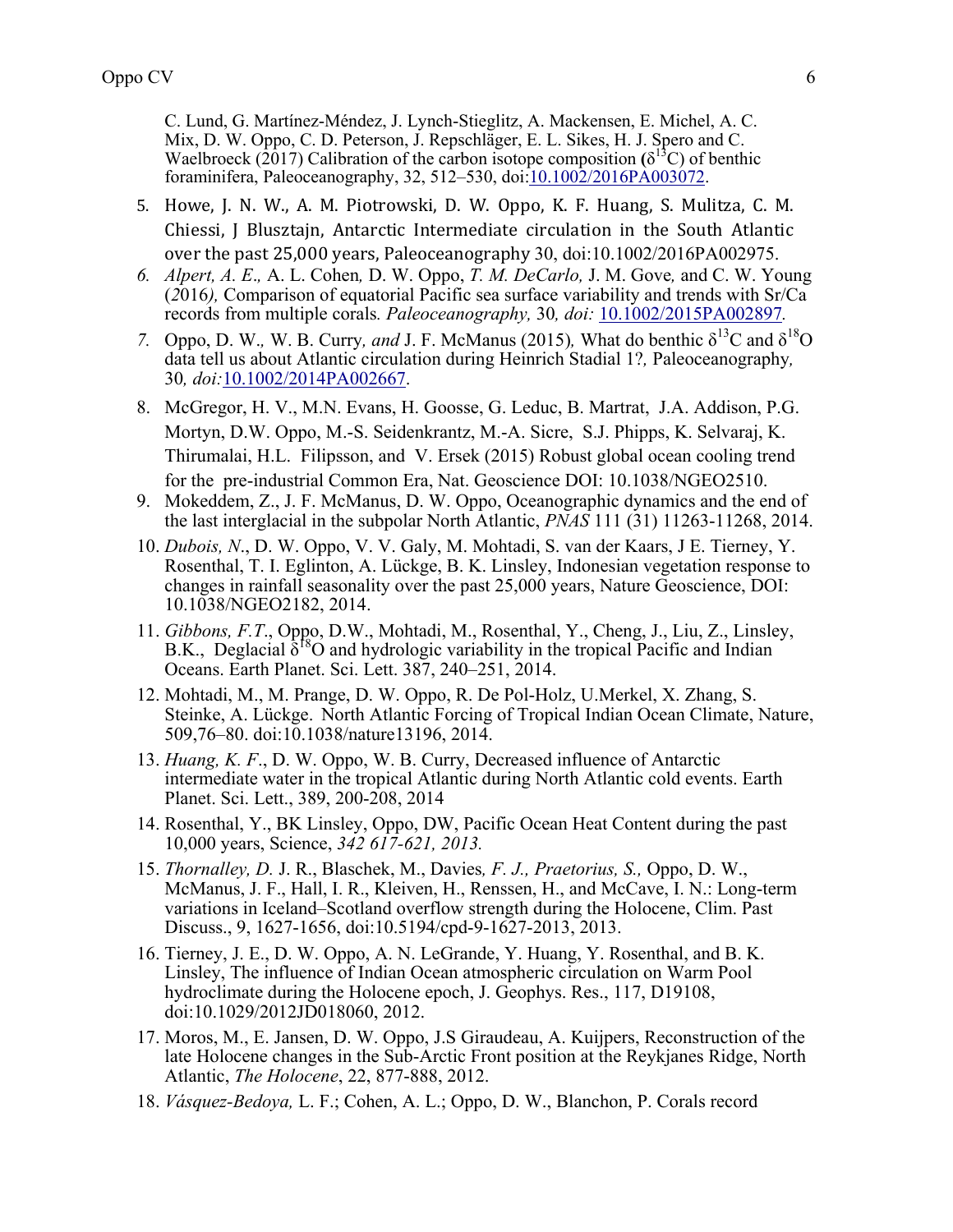persistent multidecadal SST variability in the Atlantic Warm Pool since 1775 AD *Paleoceanography* 27, 3, PA3231 http://dx.doi.org/10.1029/2012PA002313, 2012.

- 19. *Huang, K.-F.,* J. Blusztajn, D. W. Oppo, W. B. Curry and B. Peucker-Ehrenbrink, High-precision and accurate determinations of neodymium isotope compositions at nanogram levels in natural materials by MC-ICP-MS, *J. Anal. At. Spectrom.*, 2012, DOI: 10.1039/C2JA30123G, 2012.
- 20. Muller, J., J. F. McManus, D. W. Oppo, and R. François, Strengthening of the Northeast Monsoon over the Flores Sea, Indonesia, at the time of Heinrich event 1, *Geology,* 40, 635–638, 2012.
- 21. Irvali, N., U. S. Ninnemann, E. V. Galaasen, Y. Rosenthal, D. Kroon, D. W. Oppo, H. F. Kleiven, K. F. Darling, and C. Kissel (2012), Rapid switches in subpolar North Atlantic hydrography and climate during the Last Interglacial (MIS 5e), Paleoceanography, 27, PA220, doi:10.1029/2011PA002244
- 22. Oppo, D. W. & Curry, W. B. Deep Atlantic Circulation During the Last Glacial Maximum and Deglaciation. *Nature Education Knowledge* 3(10):1, 2012.
- 23. Mohtadi M., Oppo D.W., Lückge A., De Pol-Holz R, Steinke S., Groeneveld J., Hemme N., Hebbeln D., 2011. Reconstructing the thermal structure of the upper ocean: insights from planktic foraminifera shell chemistry and alkenones in modern sediments of the tropical eastern Indian Ocean. *Paleoceanography* 26, PA3219, doi:10.1029/2011PA002132.
- 24. Mohtadi M., Oppo D.W., Lückge A., De Pol-Holz R, Steinke S., Groeneveld J., Hemme N., Hebbeln, Glacial to Holocene swings of the Australian-Indonesian monsoon, *Nature Geosciences* DOI: 10.1038/NGEO1209 (2011).
- 25. *Yan, H.,* L. Sun, D. W. Oppo, Y. Wang, Z. Liu, Z. Xie, X. Liu, South China Sea hydrological changes and Pacific Walker variations over the last millennium. *Nature Communications* 2, 293 doi:10.1038/ncomms1297 (2011).
- 26. *Saenger, C., R. E. Came*, D. W. Oppo, L. D. Keigwin, and A. L. Cohen. 2011, Regional climate variability in the western subtropical North Atlantic during the past two millennia, *Paleoceanography*, *26*, PA2206, doi:10.1029/2010PA002038.
- 27. Rosenthal, Y., A. Morley, C. Barras, M. E. Katz, F. Jorissen, G. Reichart, D. W. Oppo, and B. K. Linsley, Temperature calibration of Mg/Ca ratios in the intermediate water benthic foraminifer *Hyalinea balthica*, Geochem. Geophys. Geosyst., 12, Q04003, doi:10.1029/2010GC003333. 2011.
- 28. Linsley, B. K., Y. Rosenthal, and D. W. Oppo, Holocene evolution of the Indonesian throughflow and the western Pacific warm pool, *Nature Geoscience*, 3, 578–583, 2010.
- 29. Chen, M.-T., X. P. Lin, Y.-P. Chang, Y.-C. Chen, L. Lo, C.-C. Shen, Y. Yokoyama, D. W. Oppo, W. G. Thompson, and R. Zhang Dynamic millennial-scale climate changes in the northwestern Pacific over the past 40,000 years, Geophys. Res. Lett., 37, L23603, doi:10.1029/2010GL045202, 2010.
- 30. *Makou, M. C*., D. W. Oppo, W. B. Curry, South Atlantic intermediate water mass geometry for the last glacial maximum from foraminiferal Cd/Ca, Paleoceanography 25, PA4101, doi:10.1029/2010PA001962, 2010.
- 31. *Benway, H. M*., J. F. McManus, D. W. Oppo, J. L. Cullen, Hydrographic changes in the eastern North Atlantic during the last deglaciation. *Quaternary Science Reviews 29,* 3336-3345, 2010.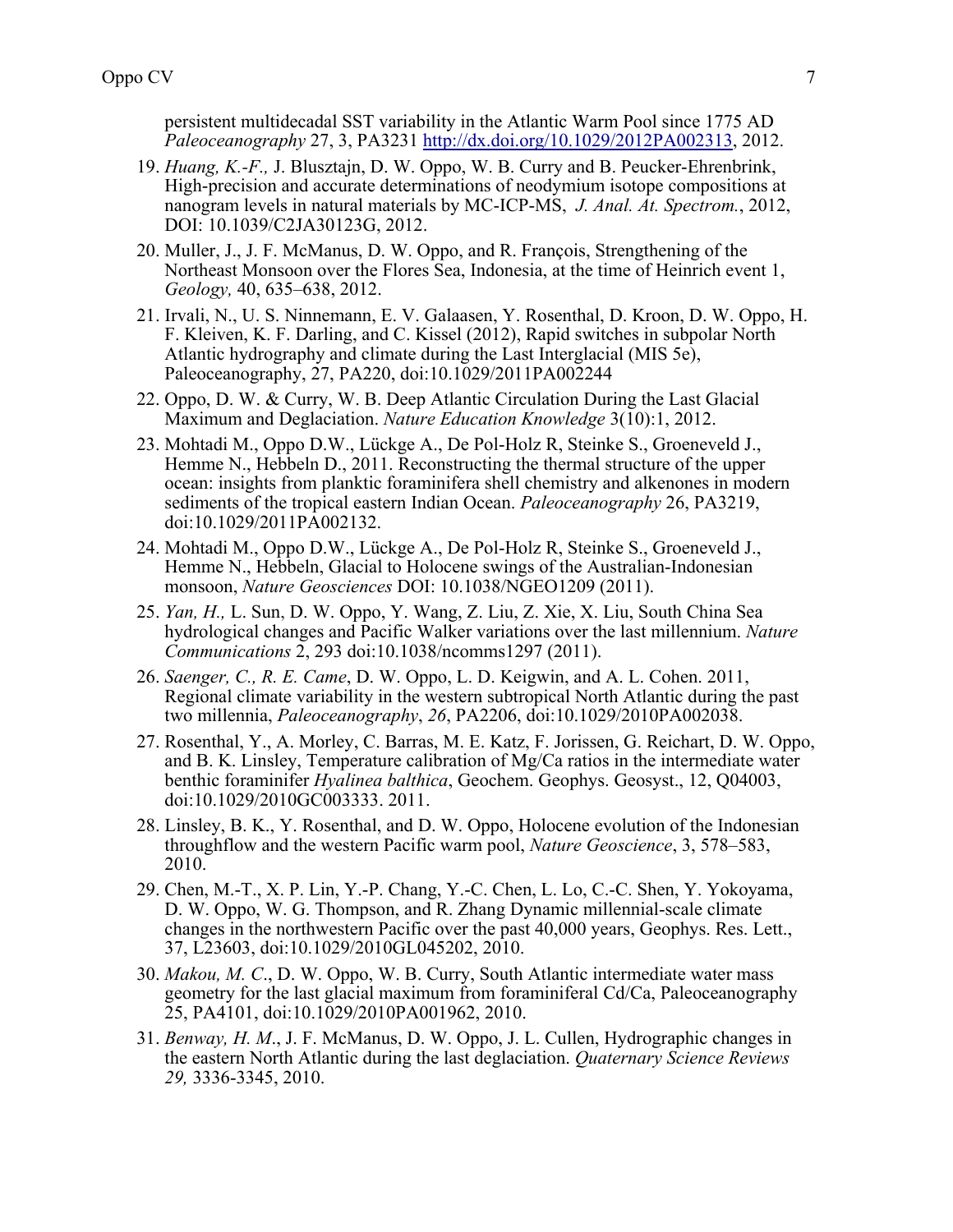- 32. *Tierney, J. E.,* D. W. Oppo, Y. Rosenthal, J. M. Russell, and B. K. Linsley, Coordinated hydrological regimes in the Indo-Pacific region during the past two millennia, *Paleoceanography*, *25*, PA1102, doi:10.1029/2009PA001871, 2010.
- 33. *Makou, M. C*., T. I. Eglinton, D. W. Oppo, K. A. Hughen, Postglacial changes in El Niño and La Niña behavior *Geology*, 38, p. 43-46, doi:10.1130/G30366.1, 2010.
- 34. Voelker, A. H. L., Rodrigues, T., Billups, K., Oppo, D., McManus, J., Stein, R., Hefter, J., and Grimalt, J. O. Variations in mid-latitude North Atlantic surface water properties during the mid-Brunhes (MIS 9–14) and their implications for the thermohaline circulation, *Clim. Past*, 6, 531-552, doi:10.5194/cp-6-531, 2010h
- *35.* Oppo, DW, Y Rosenthal, BK Linsley, 2000-year-long temperature and hydrology reconstructions from the Indo-Pacific Warm Pool, *Nature*, 460 1113-1116, doi:10.1038/nature08233, 2009.
- 36. *Saenger, C*., A. L. Cohen, D. W. Oppo, R. B. Halley, J. E. Carilli, Surface temperature trends and variability in the low-latitude North Atlantic since 1552, *Nature Geosciences*, 1-4, doi:10.1038/NGEO552, 2009.
- 37. *Saenger C.,* P. Chang, L. Ji, D. W. Oppo, A. L. Cohen, Tropical Atlantic climate response to low-latitude and extratropical sea-surface temperature: a Little Ice Age perspective**,** *Geophys. Res. Letts.* 36, L11703, doi:10.1029/2009GL038677 (2009).
- 38. *Langton S.J.,* Linsley B.K., Robinson R., Rosenthal Y., Oppo D.W., Eglinton T.I., Howe S.S., Djajadihardja Y.S., and F. Syamsudin. 3500 year record of centennialscale climate variability from the Western Pacific Warm Pool *Geology.* 36(10): 795– 798; doi: 10.1130/G24926A, 2008.
- 39. Sun, Y., F. Wu, S. C. Clemens, D. W. Oppo, Processes controlling the geochemical composition of the South China Sea sediments during the last climatic cycle, Chemical Geology, 257. 243–249, 2008.
- 40. *Carlson, A.,* A. E. LeGrande, D. W. Oppo, G. Schmidt, J. Licciardi, F. Anslow, L. Obbink, Rapid early Holocene Deglaciation of the Laurentide Ice Sheet and Sea Level Rise, Nature Geoscience, 1, 620-624, 10.1038/ngeo285, 2008.
- 41. *Carlson, A*., D. W. Oppo, R. E. Came, A. E. LeGrande, L. D. Keigwin, and W. B. Curry, Subtropical Atlantic salinity variability and Atlantic meridional circulation during the last deglaciation, Geology, v. 36; no. 12; p. 991–994; doi: 10.1130/G25080A, 2008.
- 42. *Saenger, C.,* A. L. Cohen, D. W. Oppo, and D. Hubbard, Interpreting sea surface temperature from strontium/calcium ratios in Montastrea corals: Link with growth rate and implications for proxy reconstructions*, Paleoceanography*, 23, PA3102, doi:10.1029/2007PA001572 , 2008.
- 43. *Praetorius, S. K.,* J. F. McManus, D. W. Oppo and W. B. Curry, Episodic reductions in bottom-water currents since the last ice age. *Nature Geosciences*, 449 – 452, 2008.
- 44. *Came, R*. *E.*, D. W. Oppo, W. B. Curry, and J. Lynch-Stieglitz, Deglacial variability in the surface return flow of the Atlantic meridional overturning circulation, *Paleoceanography*, doi:10.1029/2007PA001450, 2008.
- 45. Oppo, D.W., Schmidt, G.A., and *LeGrande, A.N*., Seawater isotope constraints on tropical hydrology during the Holocene: *Geophysical Research Letters*, v. 34, doi: 10.1029/2007GL030017, 2007.
- 46. *Came, R. E.,* W. B. Curry, D. W. Oppo, A. J. Broccoli, R. J. Stouffer, North Atlantic intermediate depth variability during the Younger Dryas: Evidence from benthic foraminiferal Mg/Ca and the GFDL R30 coupled climate model, Geophysical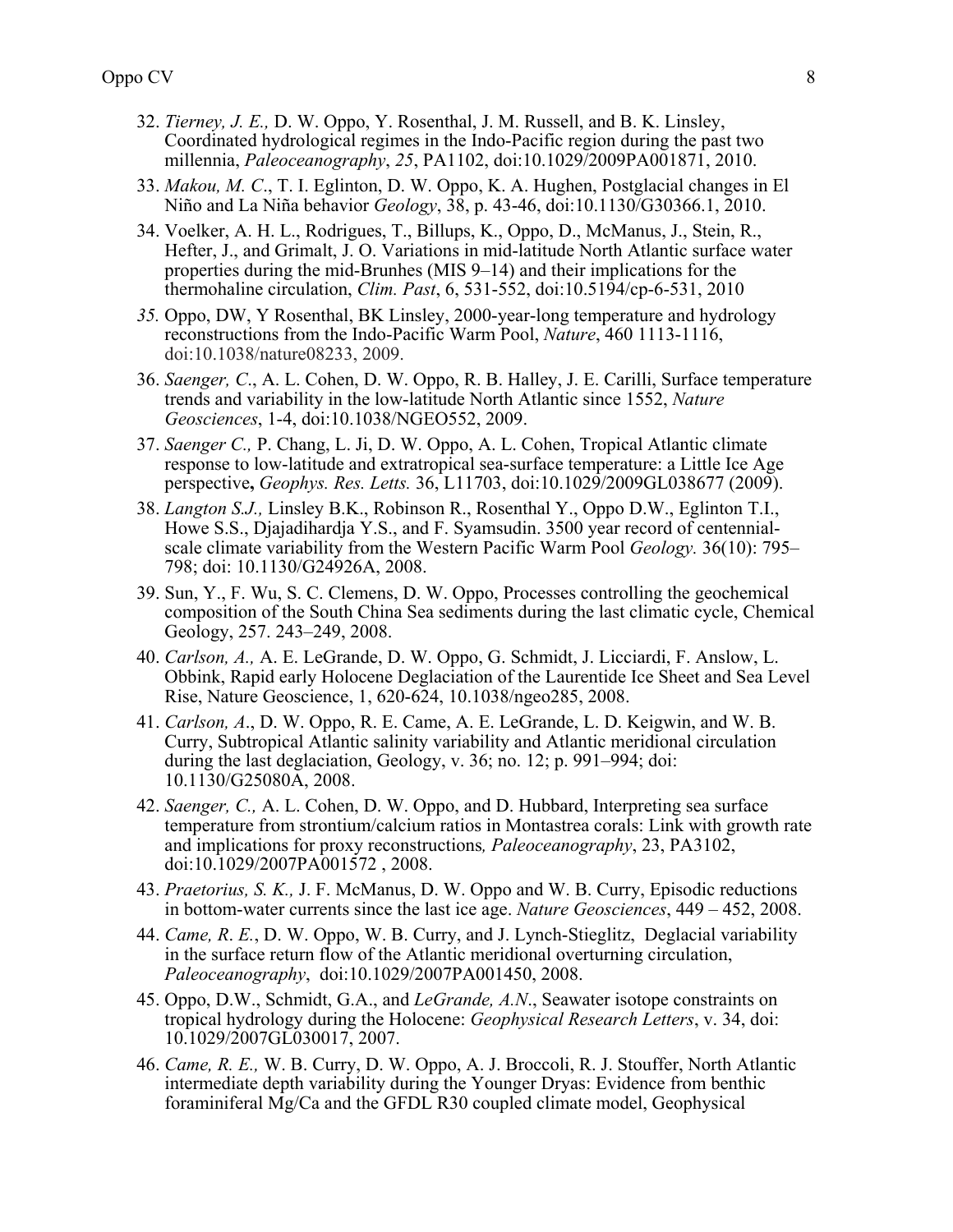Monograph Series, Volume 173: Ocean Circulation: Mechanisms and Impacts (Andreas Schmittner, John Chiang, Sidney Hemmings, Editors) p 247-264, 2007.

- 47. Evans, H.K., Hall, I.R., Bianchi, G.G. & Oppo, D.W. Intermediate Water links to Deep Western Boundary Current variability in the subtropical NW Atlantic during Marine Isotope Stages 5 and 4, *Paleoceanography*, 22, PA3209, doi:10.1029/2006PA001409, 2007.
- 48. Xiang, R., Y. Sun, T. Li, D. W. Oppo, M. Chen, F. Zheng, Paleoenvironmental change in the middle Okinawa Trough since the last deglaciation: Evidence from the sedimentation rate and planktonic foraminiferal record, *Palaeogeography, Palaeoclimatology, Palaeoecology 243*, 378-393, 2007.
- 49. *Came, R. E*., D. W. Oppo, and J. F. McManus, Amplitude and timing of temperature and salinity variability in the subpolar North Atlantic over the last 10,000 years*, Geology* 35, 315-318, 2007.
- 50. Oppo, D. W., J. F. McManus, J. L. Cullen, Evolution and demise of the Last Interglacial warmth in the North Atlantic, Quaternary Science Reviews, 10.1016/j.quascirev.2006.07.006; 2006.
- 51. Lynch-Stieglitz, J., W. B. Curry, D. W. Oppo, U. N. Ninneman, C. D. Charles and J. Munson, Meridional overturning circulation in the South Atlantic at the Last Glacial Maximum, *Geochemistry, Geophysics, Geosystems: Theme on Past Ocean Circulation* Art. No. Q10N03, doi:10.1029/2005GC001226, 2006.
- 52. Sprovieri, R., E. Di Stefano, A. Incarbona and D. W. Oppo, Suborbital climate variability during marine isotope stage 5 in the Mediterranean basin: evidence from planktonic foraminifera and calcareous nannofossil relative abundance fluctuations, *Quaternary Science Reviews*. 25 2332–2342, 2006.
- 53. *Dahl, K. D*., D. W. Oppo, Sea surface temperature pattern reconstructions in the Arabian Sea, *Paleoceanography*, 21, PA1014, doi:10.1029/2005PA001162, 2006.
- 54. Rosenthal, Y. C. H. Lear, D. W. Oppo and B. Linsley, Temperature and carbonate ion effects on Mg/Ca and Sr/Ca Ratios in benthic foraminifera: The Aragonitic species *Hoeglundina elegans, Paleoceanography,* 21, PA1007, doi:10.1029/2005PA001158, 2006.
- 55. Oppo, D. W., *Sun., Y*., Amplitude and timing of sea surface temperature change in the northern South China Sea: dynamic link to the East Asian Monsoon, *Geology;* 33, 785–788; doi: 10.1130/G21867.1, 2005.
- 56. *Sun, Y.,* D. W. Oppo, R. Xiang, W. Liu, S. Gao**,** The last deglaciation in the Okinawa Trough: subtropical northwest Pacific link to northern and tropical climate, *Paleoceangraphy* 20, PA4005, doi:10.1029/2004PA001061, 2005.
- 57. *Dahl, K. D.,* D. W. Oppo, T. I. Eglinton, K. A. Hughen, W. B. Curry, F. Sirocko, Terrigenous plant wax inputs to the Arabian sea: implications for the reconstruction of winds associated with the Indian Monsoon, *Geochimica et Cosmochimica Acta*, 69, 2547–2558, 2005.
- 58. *de Abreu, L.,* F. Abrantes, N. J. Shackleton, P. C. Tzedakis, J. F. McManus, D. W. Oppo, and M. A. Hall, Ocean climate variability in the Eastern North Atlantic during interglacial MIS 11: A partial analogue to the Holocene?, *Paleoceanography,* 20, PA3009, doi:10.1029/2004PA001091, 2005.
- 59. Curry, W. B. and Oppo, D. W., Glacial water mass geometry and the distribution of δ13C of CO2 in the Western Atlantic Ocean, *Paleoceanography*, 20, PA1017, doi:10.1029/2004PA001021, 2005.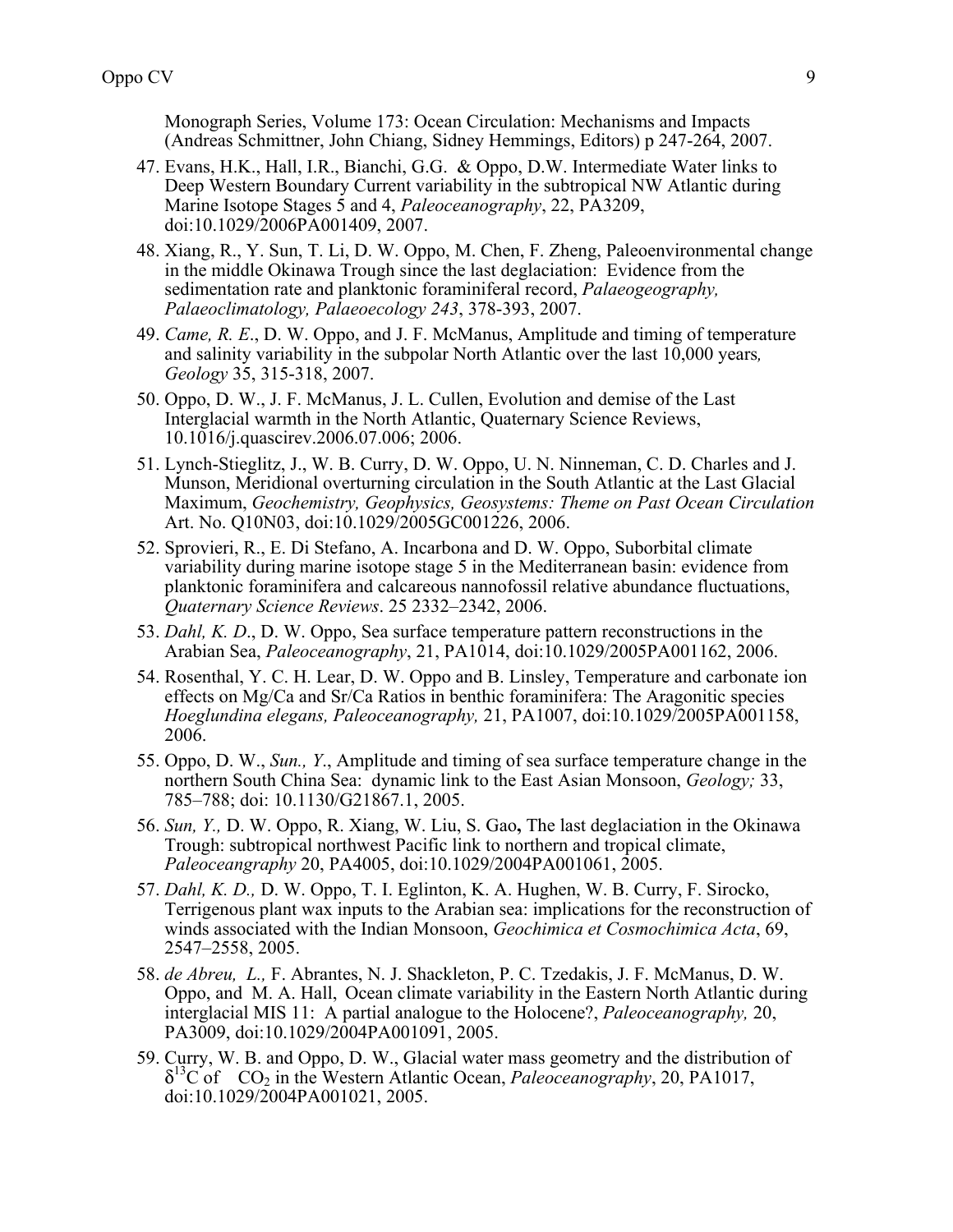- 60. *Jackson, M.,* N. Oskarsson, R. G. Trønnes, J. F. McManus, D. W. Oppo, K. Grönvold, S. R. Hart, J. P. Sachs, Holocene loess deposition in Iceland: Evidence for millenialscale atmosphere-ocean coupling in the North Atlantic, *Geology,* 33, 509–512; doi: 10.1130/G21489.1, 2005.
- 61. Raymo, M.E., D.W. Oppo, B.P. Flower, D.A. Hodell, J. F. McManus, K.A. Venz, K.F. Kleiven, K. McIntyre, Stability of North Atlantic water masses in face of pronounced natural climate variability, *Paleoceanography*, 19, doi:10.1029/2003PA000921, 2004.
- 62. *Came, R. E*., D. W. Oppo, W. B. Curry, Atlantic Ocean circulation during the Younger Dryas: insights from a new Cd/Ca record from the western subtropical South Atlantic, *Paleoceanography*, 18, doi:10.1029/2003PA000888, 2003.
- 63. Beaufort, L., de Garidel-Thoron, T., Linsley, B., Oppo, D. and Buchet, N., Continental biomass burning and oceanic primary production estimates in the Sulu Sea record East Asian summer and winter monsoon dynamics for the last 380 kyr, *Marine Geology*, 53-65, 2003.
- 64. *Draut, A. E.,* Raymo, M. E., McManus, J. F., Oppo, D. W. Climate stability during the Pliocene warm, *Paleoceanography*, 18, doi:10.1029/2003PA000889, 2003.
- 65. Huesser, L. and D. Oppo, Millennial- and orbital-scale climate variability in southeastern United States and in the subtropical Atlantic during Marine Isotope Stage 5: evidence from pollen and isotopes in ODP Site 1059*, Earth and Planet. Sci. Letts.*, 214, 283-290, 2003.
- 66. Sigman, D. M., S. J. Lehman, and D. W. Oppo, Evaluating mechanisms of nutrient depletion and  $^{13}$ C enrichment in the intermediate-depth Atlantic during the last ice age, *Paleoceanography* 18, doi: 10.1029/2002PA000818, 2003.
- 67. Oppo, D. W., J. F. McManus, and J. L. Cullen, Deepwater variability in the Holocene Epoch, *Nature 422, 277-278,* 2003.
- 68. Oppo, D. W., B. K. Linsley, Y. Rosenthal, S. Dannenmann, and L. Beaufort, Orbital and suborbital climate variability in the Sulu Sea, western tropical Pacific, *Geochemistry Geophysics Geosystems*, 4, doi:10.1029/2002GC000260, 2003.
- 69. *Dannenmann, S.,* B. K. Linsley, D. W. Oppo, Y. Rosenthal, and J.-L. Beaufort, East Asian Monsoon Forcing of suborbital variability in the Sulu Sea during Marine Isotope Stage 3: link to Northern Hemisphere climate, *Geochemistry Geophysics Geosystems*, 4, doi:10.1029/2002GC000390, 2003.
- 70. Rosenthal, Y. , D. W. Oppo and B. K. Linsley, The amplitude and phasing of climate change during the last deglaciation in the Sulu Sea, western equatorial Pacific, *Geophysical Research Letters*, 30, doi:10.1029/2002GL016612, 2003.
- 71. Rasmusssen, T. L, D. W. Oppo, E. Thompson, S. J. Lehman, Deep sea records from the southeast Labrador Sea: Ocean circulation changes and ice-rafting events during the last 160,000 years, *Paleoceanography*, 18, doi:10.1029/2001PA000736, 2003.
- 72. McManus, J. F., D. W. Oppo, J. L. Cullen, *and S. L. Healey*, Marine Isotope Stage 11 (MIS 11): Analog for Holocene and future climate? In "*Geophysical Monograph 137, Earth's Climate and Orbital Eccentricity: The Marine Isotope Stage 11 Question*." (A. Droxler, R. Poore, L. Burckle, and L. Osterman, Eds.), pp. 69-85. AGU, 2003.
- 73. Tzedakis P.C., McManus J.F., Hooghiemstra H., Oppo D.W., Wijmstra T.A., Comparison of changes in vegetation in northeast Greece with records of climate variability on orbital and suborbital frequencies over the last 450 000 years, EPSL, 212 (1-2): 197-212, 2003.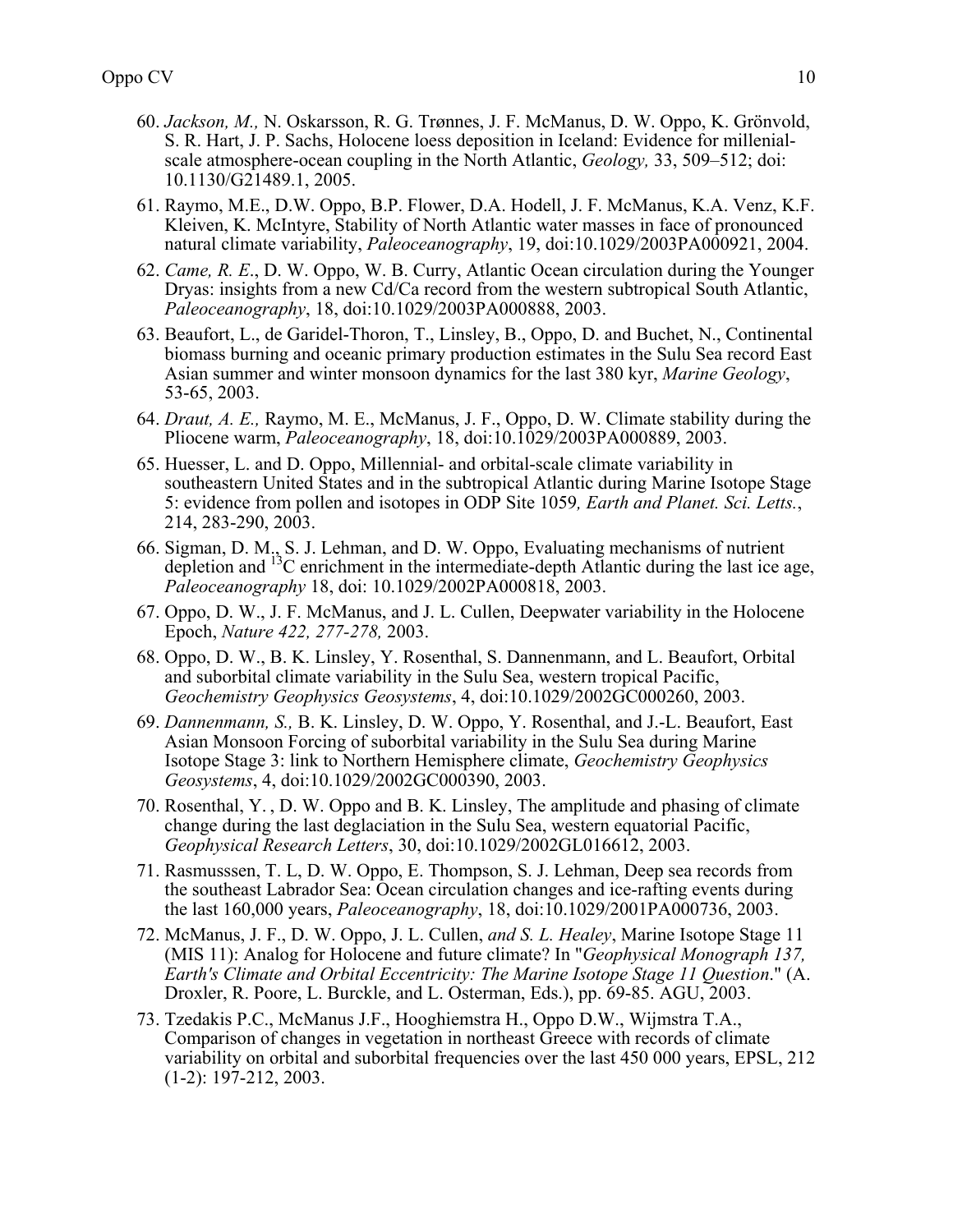- 74. McManus, J.F., Oppo, D.W., Keigwin, L.D. and Cullen, J.L.. Prolonged interglacial warmth in the North Atlantic and the onset of the last Pleistocene ice age. *Quaternary Research,* 58, 17-21, 2002.
- 75. *Marchitto, T. M*., Jr., D. W. Oppo, and W. B. Curry, Paired benthic foraminiferal Cd/Ca and Zn/Ca evidence for a greatly increased presence of Southern Ocean Water in the glacial North Atlantic, *Paleoceanography*, 17, doi:10.1029/2000PA000598, 2002.
- 76. Oppo, D. W., L. D. Keigwin, J. F. McManus, and J. L. Cullen, Evidence for millennial scale variability during Marine Isotope Stage 5 and Termination II, *Paleoceanography*, 16, 280-292, 2001.
- 77. Sachs, J.P., Schneider R.R., Eglinton T.I., Freeman K.H., Ganssen G., McManus J.F. and Oppo D.W., Alkenone as paleoceanographic proxies. *Geochem. Geophys. Geosyst.*, 3 doi:10. 2000GC000059, 2001.
- 78. Oppo, D. W., and M. Horowitz, Glacial deepwater hydrography: South Atlantic benthic Cd/Ca and <sup>13</sup>C evidence, *Paleoceanography*, 15, 147-160, 2000.
- 79. Flower, B.P., D.W. Oppo, J.F. McManus, K.A. Venz, D.A. Hodell, and J. Cullen, North Atlantic intermediate to deep water circulation and chemical stratification during the past 1 Myr., *Paleoceanography*, 1, 388-403, 2000.
- 80. *Marchitto, T.* M., W. B. Curry, and D. W., Oppo, Zinc concentrations in benthic foraminifera reflect seawater chemistry, *Paleoceanography*, 15, 299-306, 2000.
- 81. Curry, W. B., *T. M. Marchitto*, J. F. McManus, D. W. Oppo, and *K. L. Laarkamp*, Millennial-scale climate changes in ventilation of the thermocline, intermediate and deep waters of the glacial North Atlantic. AGU Chapman Conference volume, *Geophysical Monograph Series 12*, 59-76, 1999.
- 82. *McManus, J. F.,* D. W. Oppo, J. L. Cullen, 0.5 Million years of millennial-scale climate variability in the North Atlantic, *Science, 283,* 971-975, 1999*.*
- 83. Raymo, M. E., K. Ganley, *S. Carter*, D. W. Oppo, and J. McManus, High latitude climate instability in the Early Pleistocene, *Nature*, 392, 699-702, 1998.
- *84. Marchitto, T. M.,* W. B. Curry, and D. W. Oppo,. North Atlantic gyre ventilation and intermediate water formation during the last glaciation and Younger Dryas, *Nature 393,* 557-561, 1998.
- 85. Oppo, D. W., J. *F. McManus*, and J. L. Cullen, Abrupt Climate Events 500,000 340,000 years ago: Evidence From subpolar North Atlantic sediments, *Science*, *279*, 1335-1338, 1998.
- 86. Oppo, D. W., *M. Horowitz*, S.J. Lehman, Marine core evidence for reduced deep water production during Termination II followed by a relatively stable substage 5e (Eemian), *Paleoceanography*, *12*, 51-63, 1997.
- 87. Curry, W. B., and D. W. Oppo, Synchronous, high frequency oscillations in tropical sea surface temperatures and North Atlantic Deep Water production during the last glacial cycle, *Paleoceanography*, *12*, 1-14, 1997.
- 88. Raymo, M. E., D. W. Oppo, and W. B. Curry, Origin of the 100-kyr cycle: a deep sea carbon isotope perspective, *Paleoceanography*, *12*, 546-559, 1997.
- 89. Oppo, D.W. and S. J. Lehman, Suborbital timescale variability of North Atlantic deep water during the past 200,000 years, *Paleoceanography*, *10*, 901-910,1995.